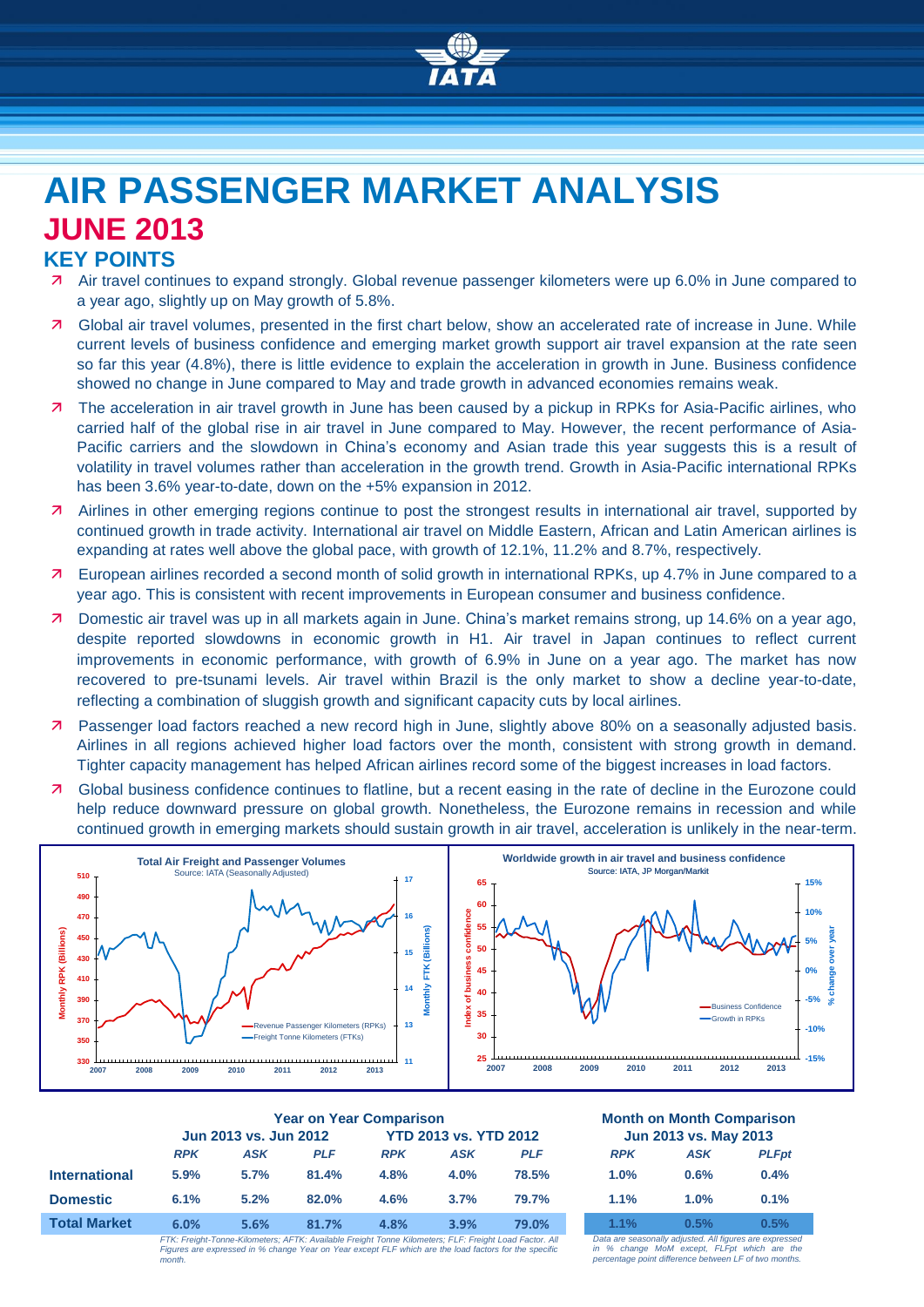# **PASSENGER MARKET**

#### **International Markets**



- 7 International air travel continues to expand strongly. International RPKs were up 5.9% in June compared to a year ago, a small improvement on the 5.8% growth in May. The growth rate in June is above the pace seen so far this year, with expansion at 4.8% year-to-date. Moreover, there was an acceleration in the monthly growth trend, with a rise of 1.0% in international RPKs in June compared to March.
- 7 There has been support for the solid growth in air travel seen during the first six months of 2013 through continued expansion in emerging market trade and economic growth – but key drivers of air travel do not currently support acceleration in demand. Business confidence showed no change in June compared to May and world trade growth in advanced economies remains weak. A regional analysis of air travel provides a better understanding of the acceleration seen in the growth trend in June.
- 7 The acceleration in air travel growth in June has been caused by a pickup in RPKs for Asia-Pacific airlines, which carried half of the international increase in global RPK volumes in June compared to May. But this result is not necessarily signaling the start of a strong growth trend. The performance of Asia- Pacific airlines throughout 2013 has been weaker than the previous year. During H1 2013, growth in Asia-Pacific international air travel has been 3.6%, down on the +5% expansion in 2012. This is a result of a slowdown in growth of recent months, as a combination of economic developments in the region weakened the demand base for air travel. Economic growth in China failed to meet expectations in Q1 and slowed further in Q2. Importantly for international travel, there has also been a decline in China trade and that trend is set to continue, as forward looking indicators like export orders continue to contract. These adverse developments have also contributed to a slowdown in Asian trade this year compared to the stronger growth seen during late 2012. Therefore, with respect to air travel demand, the uptick in June could be a result of volatility in the data rather than acceleration in the growth trend.
- **7** By contrast, airlines in other emerging regions that have recorded consistently strong growth in air travel in previous months continued to do so in June. These regions also continue to record solid growth in travel volumes, above the global trend. Since world trade is associated with international trading industries which rely on air travel to facilitate their business development, air travel demand stands to benefit. International air travel on Middle Eastern, African and Latin American airlines is expanding at rates well above the global pace, with growth of 12.1%, 11.2% and 8.7%, respectively.
- **7** For Middle Eastern airlines, the strategy to increase network and capacity has been met with strong demand, since the convenient location facilitates development of trade links with Africa and Asia as well as economic activity between those two regions. African air travel has also benefited from growing domestic demand, with Ghana, Nigeria, Ethiopia and the Democratic Republic of Congo posting some of the fastest GDP growth rates globally. Regional airlines have also made steady progress with load factors through tighter capacity management over the year. Although African airlines still trail the global average load factor by about 10% pts, they continued to make solid progress each month in 2013 compared to the year ago period. In June, load factors on international air travel improved by almost 3% points compared June 2012. Finally, international air travel on Latin American carriers is receiving support from strong business-related travel demand, with the region posting the strongest trade growth momentum in Q2 compared to any other region.
- **7** European airlines, which have been seeing slower growth in 2013, recorded a second consecutive month of solid growth in international air travel, up 4.7% in June compared to a year ago. Although the Eurozone economy remains in contraction overall, the recent improvement in air travel demand is consistent with improvements in European consumer and business confidence. Business sentiment reflected by the Purchasing Managers Index shows that manufacturing activity contracted at the slowest rate for 16 months in June, as economic downturns in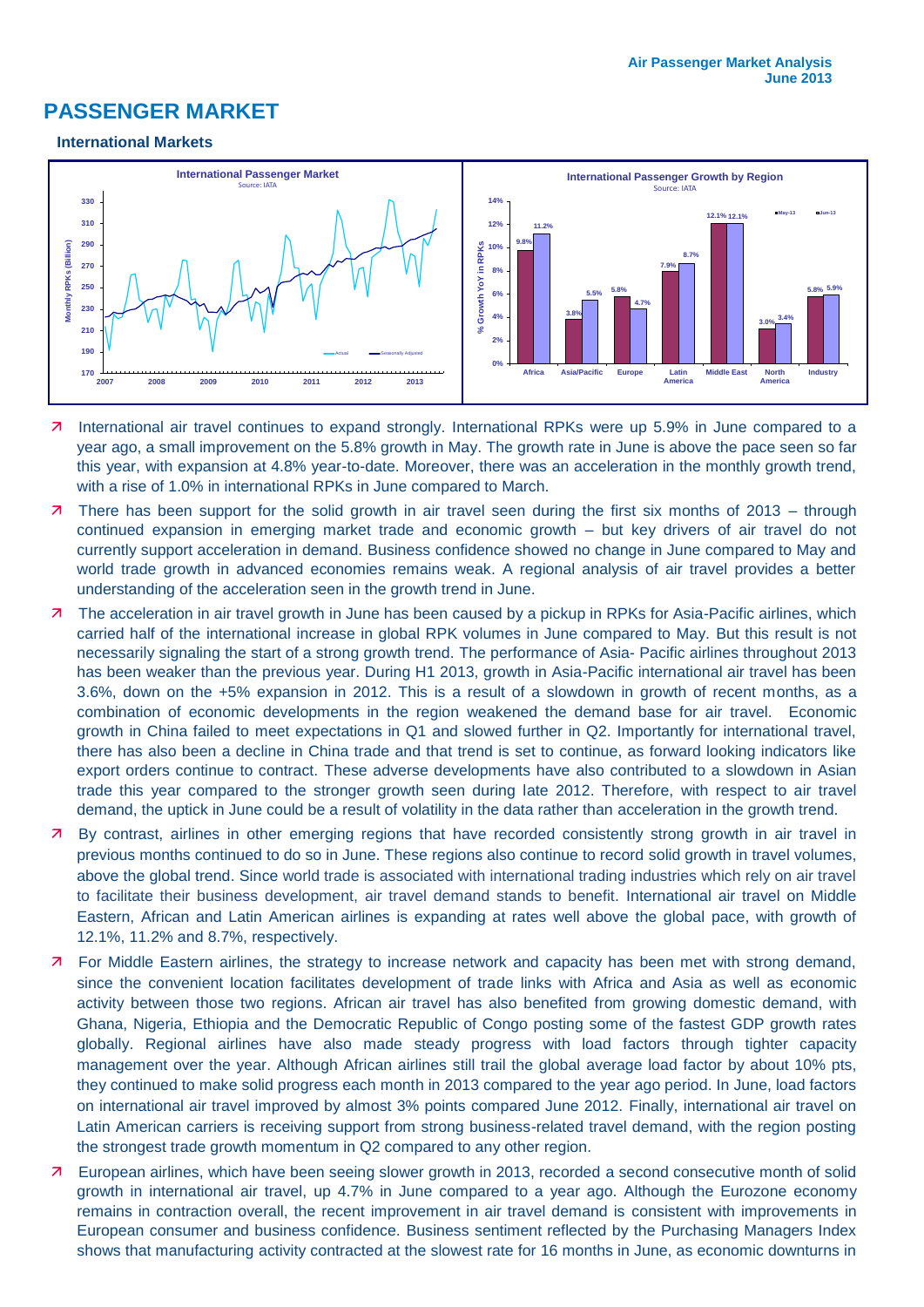France, Italy and Spain ease. These improvements could help contain further downward pressure on international travel for European airlines in the months to come.

 Growth in North American airlines' international traffic continues to trend sideways throughout 2013. Despite some volatility in growth comparisons over recent months, overall there has been little sign of a significant increase in air travel volumes so far this year. Growth year-to-date for international air travel on American carriers has been 1.9%, the slowest of any region. But it is important to note also that capacity has expanded at a slow rate, too, by just 0.2%. While the US economy has seen some slowdown over recent months, most notably after the government spending cuts at the end of Q1, consumer confidence has been solid and relatively stronger than other developed regions including Europe. Therefore, it is likely that tight capacity management has also played a significant role in keeping demand growth contained. The positive result, however, has been consistently high load factors for airlines in the region, higher than anywhere else in the world at above 87% in June.



#### **Domestic Market**



- 7 Total domestic air travel performed strongly in June with a rise of 6.1% compared to a year ago, a further improvement on the May result of 5.7%. Moreover, there was also an uptick in the growth trend in June compared to May, with growth of 1.1%.
- 7 Most of the major domestic markets saw strong growth in air travel in June compared to a year ago. Air travel in China, for example, was up 14.6% in June year-on-year. Although both the manufacturing and services sectors have reportedly seen a decline over recent months, there has been little evidence of weakness in domestic air travel. Over the coming months, however, declining manufacturing employment may start to place downward pressure on air travel demand.
- **7** Domestic air travel in Russia recorded the second strongest growth rate in June, with a rise of 9.8% on a year ago. The market has enjoyed sustained, solid growth in demand for the past two and a half years. Despite economic growth in Q2 being below expectation, there was a pickup in the pace compared to Q1 and the outlook for the second half of the year looks promising, as markets anticipate interest rate reductions.
- Japan's domestic market showed a solid rise in air travel growth, up 6.9% in June year-on-year. The Japanese economy continues to experience some of the strongest positive changes in business confidence, reflecting momentum in both manufacturing and services. The recent growth has helped Japan's air travel market recover to pre-tsunami levels.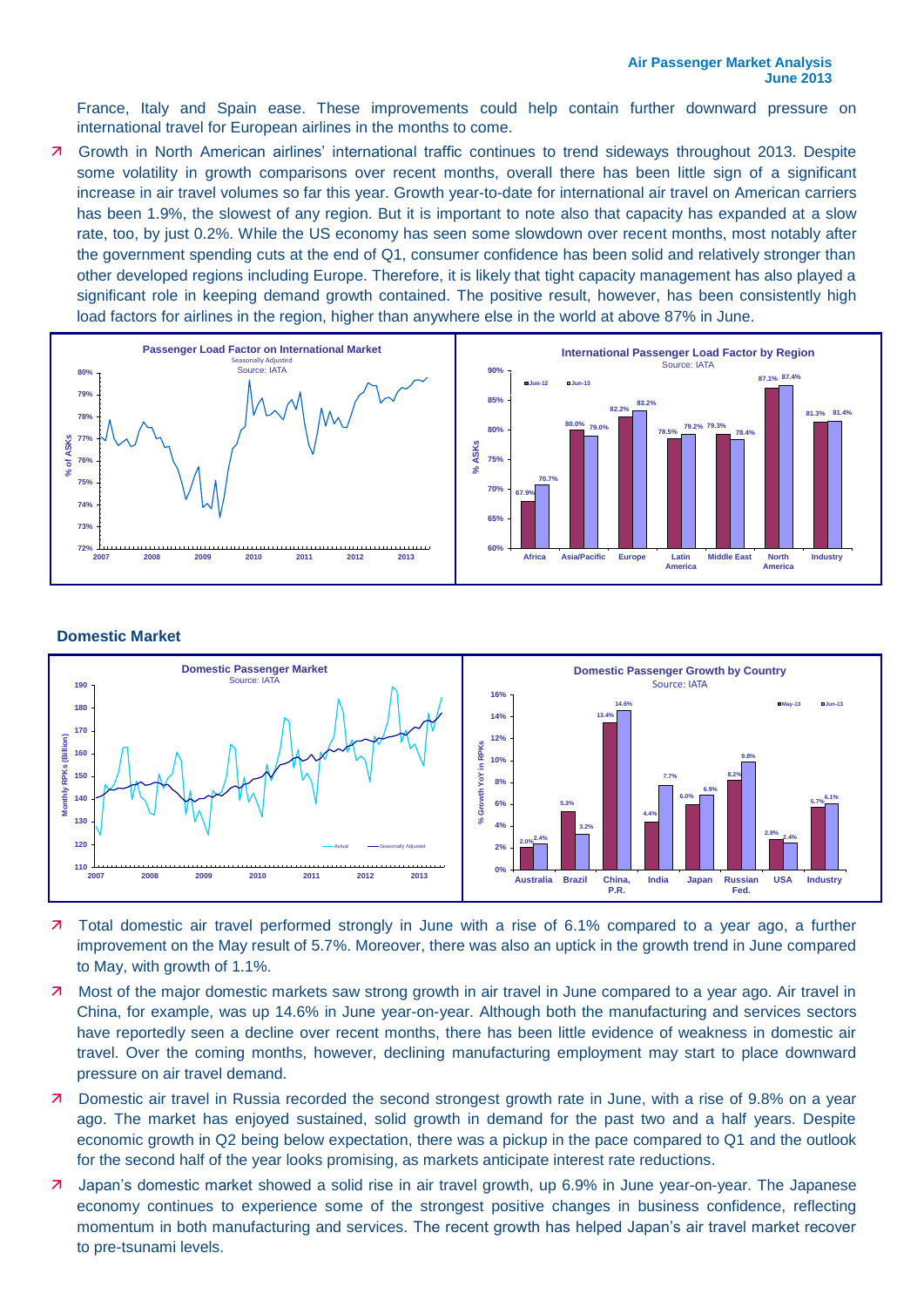- Air travel in Brazil was up 3.2% in June compared to a year ago, a slip on May growth of 5.3%. Growth in travel so far this year has been weak – in fact there has been a 0.6% contraction year-to-date. Moreover, the outlook for domestic demand looks vulnerable, with consumer-led growth showing signs of erosion due to persistently high inflation. But the weakness in air traffic growth so far this year has not been purely the result of developments in demand, as airlines have contained capacity expansion in order to support load factors. The results have been positive, with load factors reaching 77.4% in June 2013 compared to 72.8% a year ago.
- Indian domestic traffic was up 7.7% in June year-on-year, a notable improvement on May growth of 4.4%. There has been substantial volatility in growth rates over recent months which have made it difficult to establish a clear growth trend. While slowing economic growth had dampened growth in air travel throughout parts of 2012, over recent months reductions in domestic fares had resulted in evidence of stronger demand. The month-on-month growth comparisons, which have been positive during most months this year, suggest that the reduction in fares has helped to support a pickup in domestic air travel in India this year.
- Australian domestic air travel increased 2.4% in June compared to a year ago, similar to the growth of 2.0% in May. After solid growth throughout 2012 (above 5%), the growth trend for Australia domestic air travel has slowed in 2013. Growth year-to-date has been just 3.2%. Although Australian GDP has been expanding at faster rates than other advanced economies, growth in 2013 is projected to slow on the previous year, and consumer spending is expected to decline, eroding some of the demand base for air travel. The likelihood of a slowdown is mounting as its major trading partner China shows continues signs of weakness.
- **7** The US domestic market was up 2.4% in June compared to a year ago, a slight decline on the 2.8% growth in May. Growth so far this year has been weak, with expansion of 2.0% for the first half of 2013 compared to the same period in 2012. Weakness in growth rates for this market reflects a combination of capacity management and market maturity, as well as a recent slowdown in business confidence which suggests slower economic growth for the US in Q2.
- 7 The pickup in seasonally adjusted traffic volumes in June has helped load factors rise 0.1% pts over the month. There was also a 0.6% point rise in June compared to a year ago, with Brazil and India seeing the largest improvement.





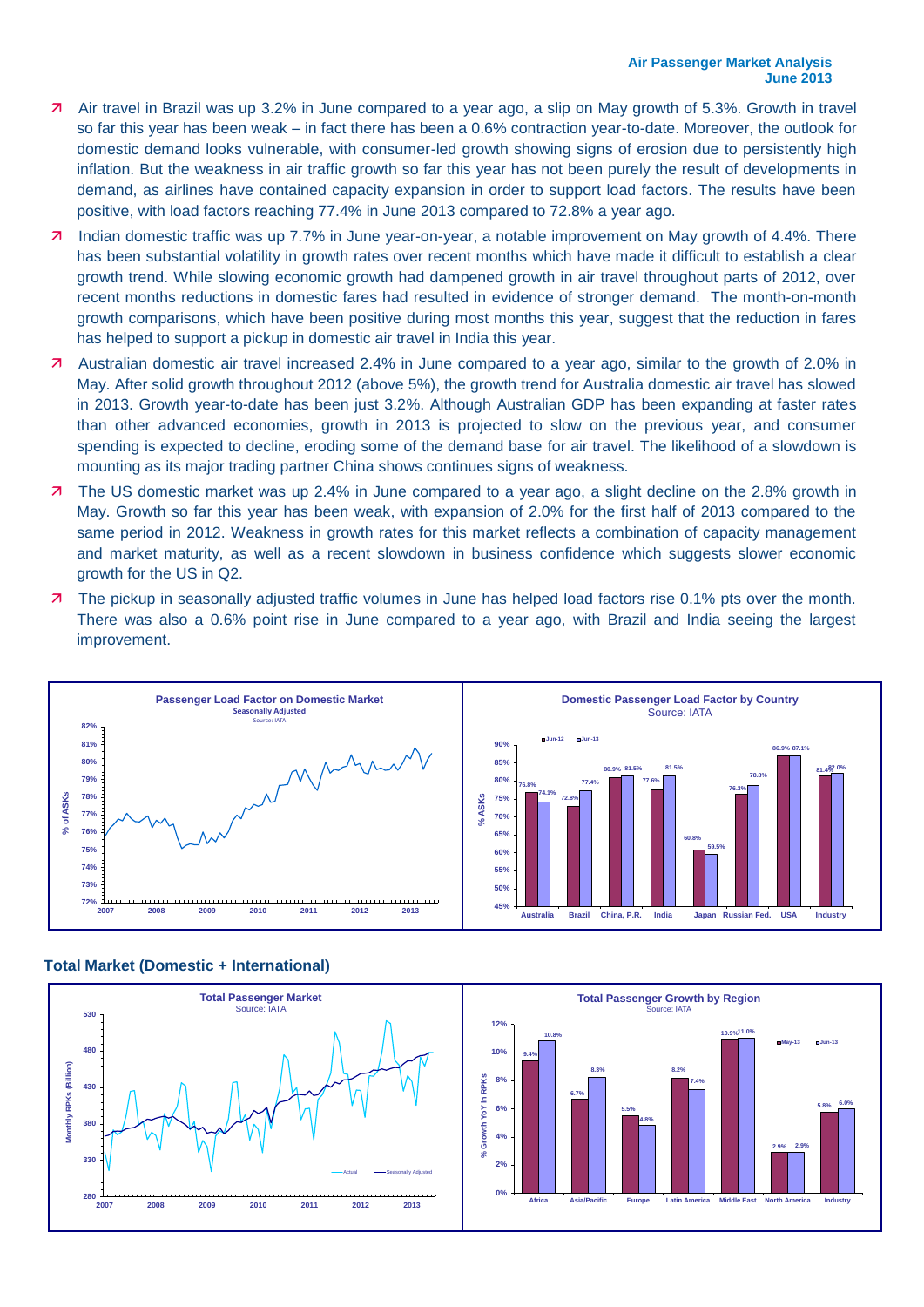#### **Air Passenger Market Analysis June 2013**

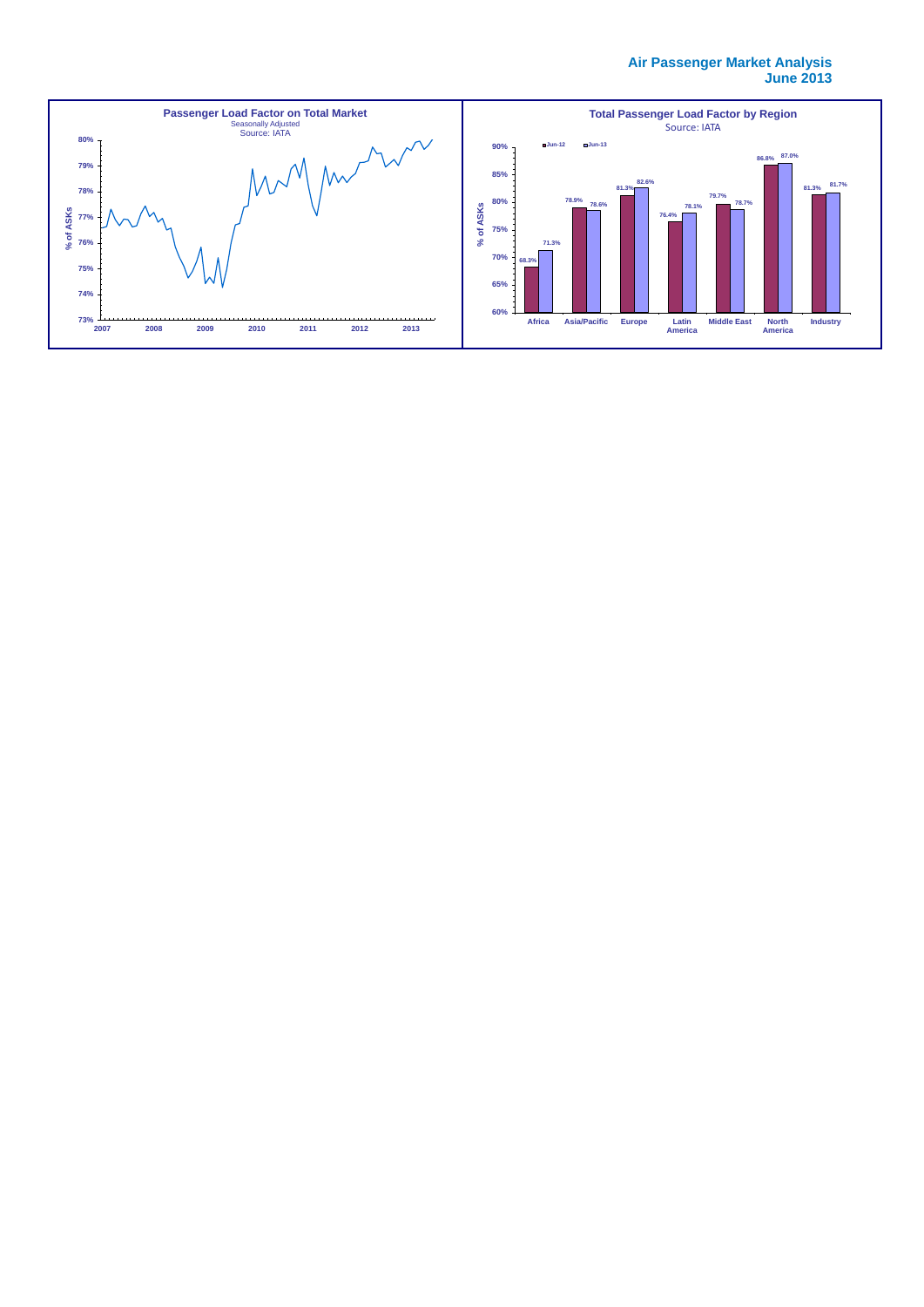# **ANNEX**

| <b>Year on Year</b><br><b>Comparison</b> | <b>Jun 2013 vs Jun 2012</b> |            | <b>YTD 2013 vs. YTD 2012</b> |            |            |            |
|------------------------------------------|-----------------------------|------------|------------------------------|------------|------------|------------|
|                                          | <b>RPK</b>                  | <b>ASK</b> | <b>PLF</b>                   | <b>RPK</b> | <b>ASK</b> | <b>PLF</b> |
| <b>Africa</b>                            | 11.2%                       | 6.7%       | 70.7%                        | 8.3%       | 5.3%       | 68.6%      |
| <b>Asia/Pacific</b>                      | 5.5%                        | 6.7%       | 79.0%                        | 3.6%       | 3.6%       | 77.3%      |
| <b>Europe</b>                            | 4.7%                        | 3.4%       | 83.2%                        | 3.5%       | 1.9%       | 79.6%      |
| <b>Latin America</b>                     | 8.7%                        | 7.7%       | 79.2%                        | 8.7%       | 10.1%      | 77.8%      |
| <b>Middle East</b>                       | 12.1%                       | 13.4%      | 78.4%                        | 12.7%      | 13.0%      | 77.7%      |
| <b>North America</b>                     | 3.4%                        | 3.0%       | 87.4%                        | 1.9%       | 0.2%       | 81.8%      |
| <b>International</b>                     | 5.9%                        | 5.7%       | 81.4%                        | 4.8%       | 4.0%       | 78.5%      |
| <b>Australia</b>                         | 2.4%                        | 6.1%       | 74.1%                        | 3.2%       | 5.3%       | 75.1%      |
| <b>Brazil</b>                            | 3.2%                        | $-2.9%$    | 77.4%                        | $-0.6%$    | $-6.8%$    | 74.8%      |
| China P.R.                               | 14.6%                       | 13.7%      | 81.5%                        | 12.3%      | 11.4%      | 80.9%      |
| India                                    | 7.7%                        | 2.6%       | 81.5%                        | 1.6%       | $-1.4%$    | 78.5%      |
| Japan                                    | 6.9%                        | 9.3%       | 59.5%                        | 4.4%       | 4.8%       | 61.7%      |
| <b>Russian Federation</b>                | 9.8%                        | 6.4%       | 78.8%                        | 9.7%       | 7.6%       | 72.0%      |
| US                                       | 2.4%                        | 2.2%       | 87.1%                        | 2.0%       | 1.5%       | 83.7%      |
| <b>Domestic</b>                          | 6.1%                        | 5.2%       | 82.0%                        | 4.6%       | 3.7%       | 79.7%      |
| <b>Africa</b>                            | 10.8%                       | 6.2%       | 71.3%                        | 8.1%       | 4.9%       | 69.6%      |
| <b>Asia/Pacific</b>                      | 8.3%                        | 8.8%       | 78.6%                        | 6.1%       | 5.8%       | 77.5%      |
| <b>Europe</b>                            | 4.8%                        | 3.1%       | 82.6%                        | 3.4%       | 1.7%       | 78.7%      |
| <b>Latin America</b>                     | 7.4%                        | 5.1%       | 78.1%                        | 6.0%       | 4.6%       | 76.6%      |
| <b>Middle East</b>                       | 11.0%                       | 12.4%      | 78.7%                        | 11.7%      | 12.0%      | 78.0%      |
| <b>North America</b>                     | 2.9%                        | 2.6%       | 87.0%                        | 1.9%       | 1.0%       | 83.0%      |
| <b>Total Market</b>                      | 6.0%                        | 5.6%       | 81.7%                        | 4.8%       | 3.9%       | 79.0%      |

*RPK: Revenue-Passenger-Kilometers; ASK: Available-Seat-Kilometers; PLF: Passenger-Load-Factor; All Figures are expressed in % change Year on Year except PLFwhich are the load factors for the specific month.*